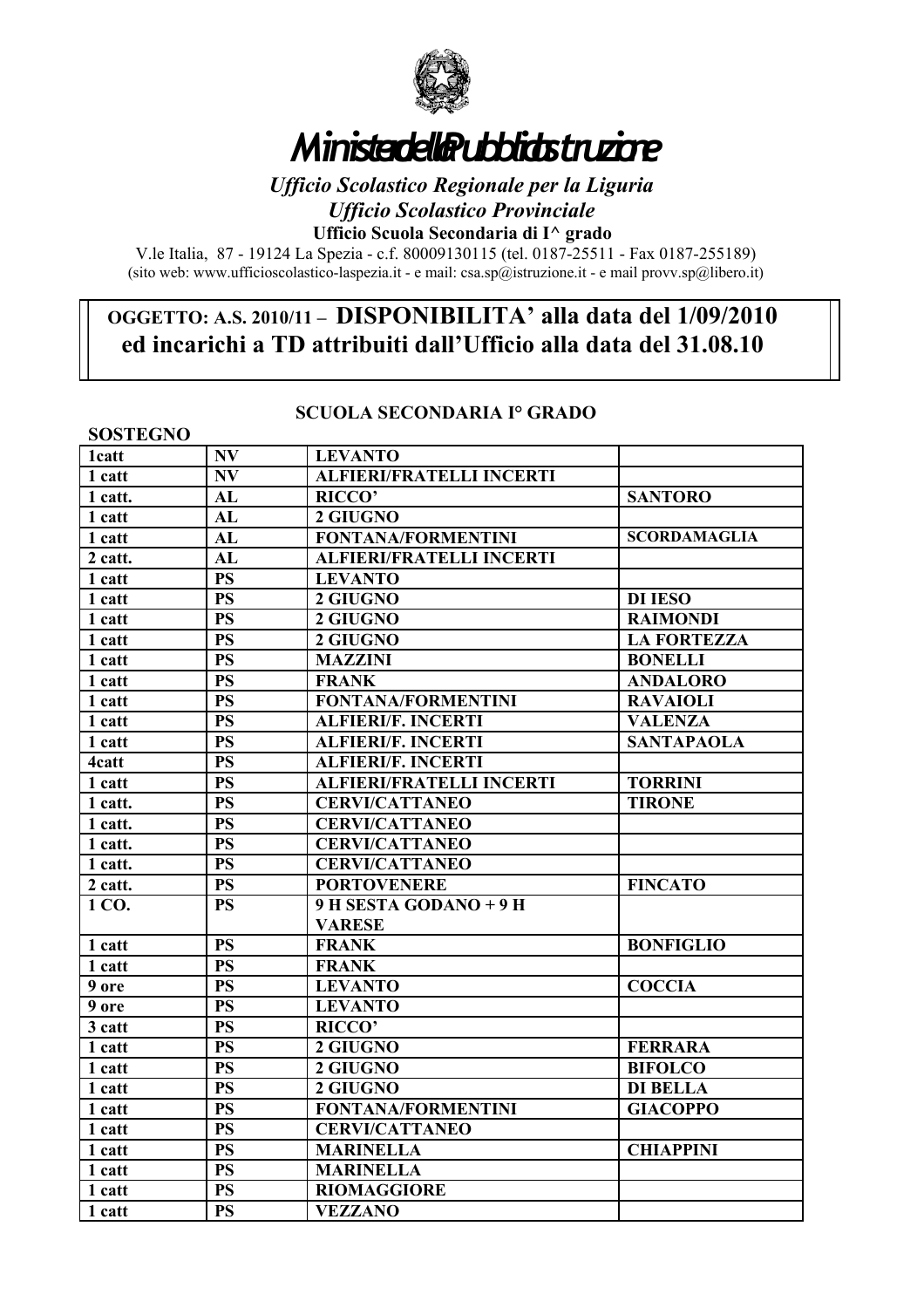| 1 catt        | <b>PS</b> | <b>BOLANO</b>                       |                   |
|---------------|-----------|-------------------------------------|-------------------|
| 1 catt        | PS        | DEIVA M.                            |                   |
| 1 catt        | PS        | <b>S. STEFANO</b>                   | <b>CENTOFANTI</b> |
| 1 catt        | <b>PS</b> | <b>S. STEFANO</b>                   |                   |
| 1 catt        | <b>PS</b> | <b>FOLLO</b>                        |                   |
| 1catt         | PS        | <b>PIAGET</b>                       | <b>CAMPO</b>      |
| <b>1</b> catt | PS        | <b>PIAGET</b>                       |                   |
| 1 CO          | PS        | 9 H PORTOVENERE $+$ 9 H 2           |                   |
|               |           | <b>GIUGNO</b>                       |                   |
| 9 ore         | <b>PS</b> | <b>VEZZANO</b>                      | <b>SCUDERI</b>    |
| 9 ore         | PS        | <b>AMEGLIA</b>                      |                   |
| 1 CO          | <b>PS</b> | 9 H MAZZINI + 9 H FRANK             |                   |
| 9H            | <b>PS</b> | <b>FONTANA</b>                      |                   |
| 9 H           | <b>PS</b> | <b>CERVI</b>                        | <b>SPEZZINI</b>   |
| 1 catt        | <b>NV</b> | <b>ARCOLA/ROMITO</b>                | <b>GRAZIANO</b>   |
| 1 catt        | <b>PS</b> | <b>BRUGNATO</b>                     |                   |
| 1 catt        | PS        | <b>POGGI/CARDUCCI (2 part time)</b> |                   |

#### **AB77 –CHITARRA**

| 16H | <b>POGGI/CARDUCCI</b> |               |
|-----|-----------------------|---------------|
| 16H | <b>LEVANTO</b>        |               |
| 12H | <b>VEZZANO</b>        |               |
| 14H | <b>FOLLO</b>          |               |
| 14H | <b>ARCOLA/ROMITO</b>  |               |
| 14H | <b>RICCO'</b>         | <b>NOBILI</b> |
| 13H | <b>ORTONOVO</b>       |               |
| 8H  | <b>PIAGET</b>         |               |
| 4H  | <b>PIAGET</b>         | <b>NOBILI</b> |
| 10H | <b>PELLICO</b>        |               |
| 10H | <b>S.STEFANO</b>      |               |
| 10H | <b>BRUGNATO</b>       |               |

#### **AJ77- CLARINETTO**

| 16H            | <b>POGGI/CARDUCCI</b> | <b>GUSSONI</b> |
|----------------|-----------------------|----------------|
| 16H            | <b>LEVANTO</b>        | <b>ROCCA</b>   |
| 8H             | <b>BRUGNATO</b>       | <b>ROSSI</b>   |
| 4H             | <b>BRUGNATO</b>       |                |
| 11H            | <b>S.STEFANO</b>      | <b>BIMBI</b>   |
| 7 <sub>H</sub> | <b>PIAGET</b>         | <b>BIMBI</b>   |
| 2H             | <b>PIAGET</b>         | <b>ROCCA</b>   |
| 1 <sub>H</sub> | <b>PIAGET</b>         |                |
| 10H            | <b>RICCO'</b>         | <b>ROSSI</b>   |

## **AM77 – VIOLINO**

| 14 H         | <b>POGGI/CARDUCCI</b> |          |
|--------------|-----------------------|----------|
| $\vert$ 12 H | <b>ARCOLA/ROMITO</b>  | COPPELLI |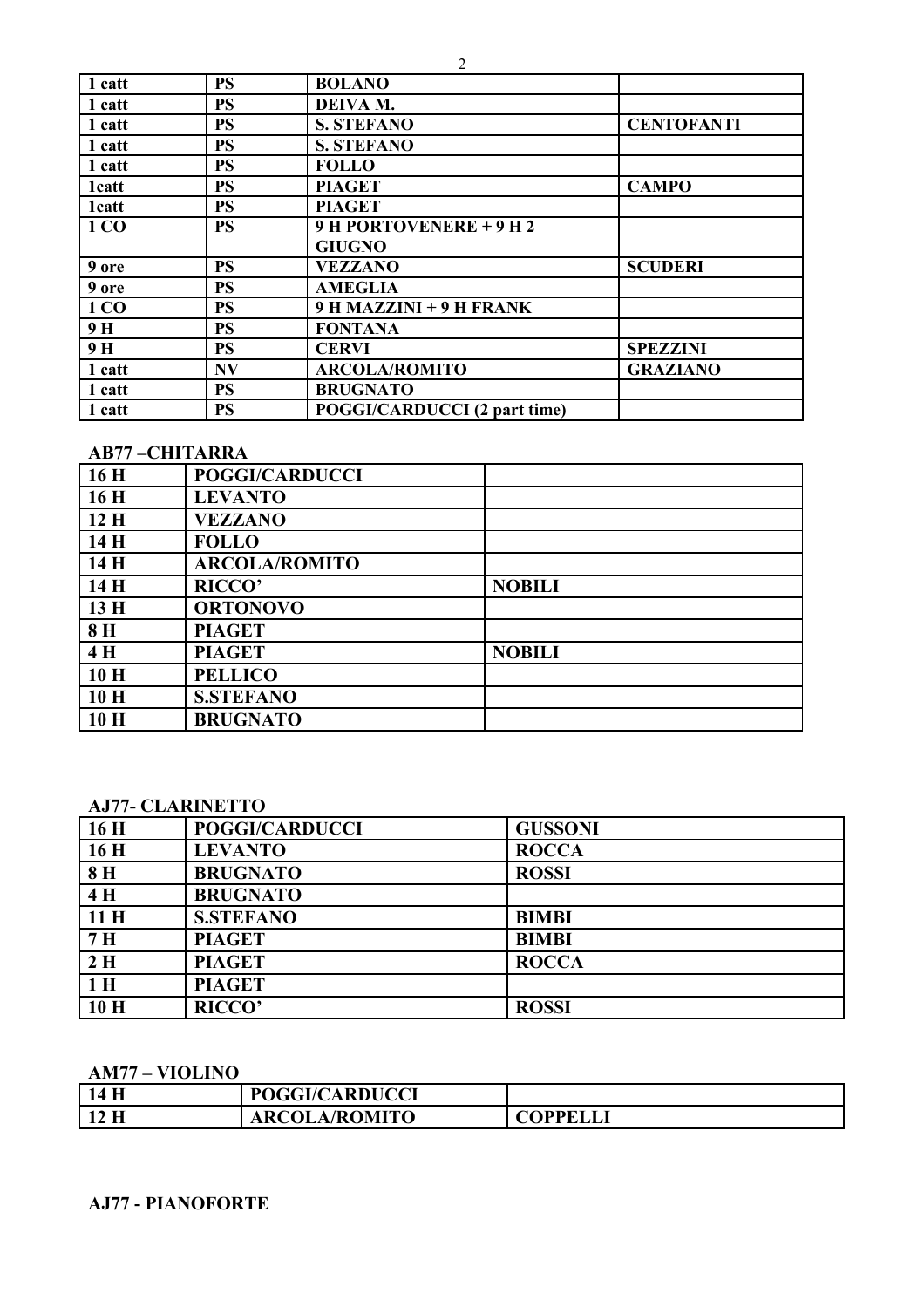|     | 3                     |                    |
|-----|-----------------------|--------------------|
| 16H | <b>POGGI/CARDUCCI</b> | <b>TAVANI</b>      |
| 16H | <b>LEVANTO</b>        | <b>LENZI</b>       |
| 16H | <b>LERICI</b>         | <b>ARTIOLI</b>     |
| 14H | <b>FOLLO</b>          | <b>GHILARDUCCI</b> |
| 14H | <b>ARCOLA/ROMITO</b>  | <b>LAGOMARSINI</b> |
| 14H | <b>RICCO</b>          | <b>MENCHETTI</b>   |
| 13H | <b>ORTONOVO</b>       | <b>FINI</b>        |
| 6 H | <b>PIAGET</b>         | <b>VACCARONE</b>   |
| 2H  | <b>PIAGET</b>         | <b>ARTIOLI</b>     |
| 2H  | <b>PIAGET</b>         |                    |
| 12H | <b>S. STEFANO</b>     | <b>VACCARONE</b>   |
| 12H | <b>VEZZANO</b>        | <b>PICCIOLI</b>    |
| 10H | <b>BRUGNATO</b>       | <b>LAZZERI</b>     |

#### **AL77 - TROMBA**

| 1 catt         | PELLICO (asp. Cimino) | <b>CANALINI</b> |
|----------------|-----------------------|-----------------|
|                | nota dist. sindacale  |                 |
| 11 H           | <b>VEZZANO</b>        | <b>COSI</b>     |
| 7 <sub>H</sub> | <b>S.STEFANO</b>      | COSI            |
| 4H             | <b>S.STEFANO</b>      |                 |

## **AI77 - PERCUSSIONI**

| $\vert$ 13 H | <b>LERICI</b>             |                  |
|--------------|---------------------------|------------------|
| $\vert 3H$   | <b>LERICI</b>             | <b>LUNARDINI</b> |
| 15H          | <b>FONTANA/FORMENTINI</b> | <b>LUNARDINI</b> |
| 14H          | <b>FOLLO</b>              |                  |
| $\vert$ 13 H | <b>ORTONOVO</b>           |                  |

## $AG77 - FLAUTO$

 $\omega_{\rm{max}}$ 

| 15H          | <b>FONTANA/FORMENTINI</b> | <b>CANTONI</b>    |
|--------------|---------------------------|-------------------|
| $\vert$ 14 H | <b>RICCO'</b>             | <b>CARRARA</b>    |
| 13H          | <b>ORTONOVO</b>           | <b>MOSCATELLI</b> |
| 12H          | <b>ARCOLA/ROMITO</b>      | <b>FRANCINI</b>   |
| 11H          | <b>VEZZANO</b>            | <b>TORRI</b>      |
| <b>6H</b>    | <b>BRUGNATO</b>           |                   |
| 4H           | <b>BRUGNATO</b>           | <b>CARRARA</b>    |
| 10H          | <b>PIAGET</b>             | <b>BARONTINI</b>  |
| 8H           | <b>FOLLO</b>              | <b>NUDO</b>       |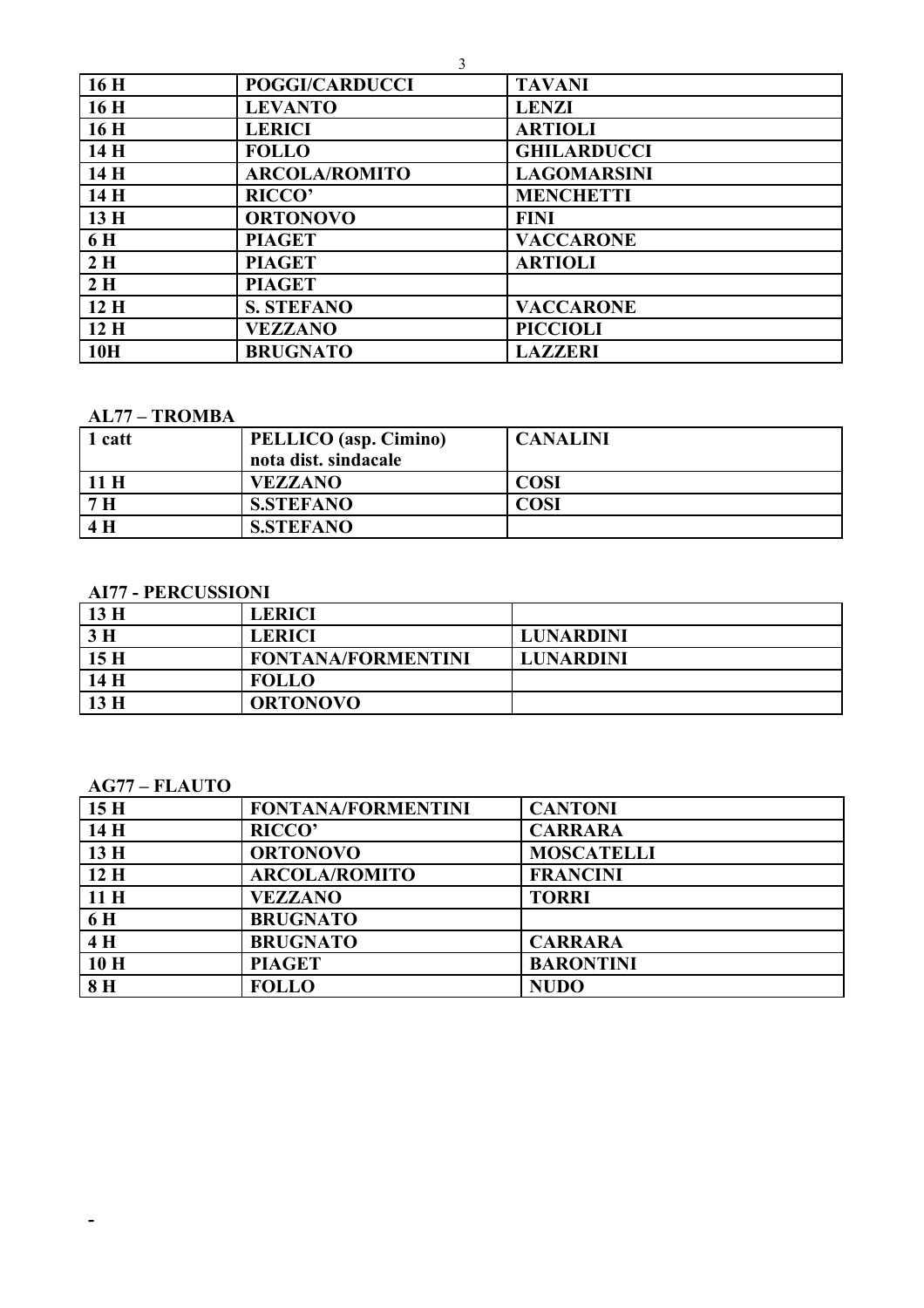|       | $\overline{4}$                      |                    |
|-------|-------------------------------------|--------------------|
| A028  | <b>EDUCAZIONE ARTISTICA</b>         |                    |
|       |                                     |                    |
|       |                                     |                    |
| 1 CO  | 12 H FRANK + 6 H MARINELLA          | <b>MANGANO</b>     |
| 1 CO  | 10 H POGGI/CARDUCCI + 8 H MAZZINI   | <b>GIANFRANCHI</b> |
| 10H   | <b>AMEGLIA</b>                      | <b>BORGHETTI</b>   |
| 8H    | <b>PELLICO</b>                      | <b>AVANZINO</b>    |
| 8H    | RICCO'                              | <b>RICCIARDI</b>   |
| 6H    | <b>VARESE</b>                       |                    |
| 6H    | <b>SESTA GODANO</b>                 |                    |
| 6H    | <b>BRUGNATO</b>                     |                    |
| 6H    | <b>MONTEROSSO</b>                   |                    |
| 4H    | <b>ARCOLA</b>                       |                    |
| 4H    | <b>MAZZINI</b>                      |                    |
| 3H    | <b>CERVI/CATTANEO</b>               |                    |
| 2H    | <b>S. STEFANO</b>                   |                    |
| 2H    | <b>PELLICO</b>                      |                    |
| 2H    | <b>ALFIERI</b>                      |                    |
| 2H    | <b>FOLLO</b>                        |                    |
|       |                                     |                    |
|       |                                     |                    |
|       |                                     |                    |
|       |                                     |                    |
|       |                                     |                    |
|       |                                     |                    |
|       |                                     |                    |
|       |                                     |                    |
|       |                                     |                    |
|       |                                     |                    |
|       |                                     |                    |
| A/032 | <b>EDUCAZIONE MUSICALE</b>          |                    |
|       |                                     |                    |
| 6H    | <b>BRUGNATO</b> (part time Piastri) |                    |
| 6H    | <b>VARESE</b>                       |                    |
| 6 H   | <b>SESTA GODANO</b>                 |                    |
| 6H    | <b>MONTEROSSO</b>                   |                    |
| 4H    | <b>ARCOLA</b>                       |                    |
| 2H    | <b>LERICI</b>                       |                    |
| 2H    | <b>FOLLO</b>                        |                    |
| 2H    | <b>S. STEFANO</b>                   |                    |
| 2H    | <b>AMEGLIA</b>                      |                    |
|       |                                     |                    |
|       |                                     |                    |
|       |                                     |                    |
|       |                                     |                    |
|       |                                     |                    |
|       |                                     |                    |
|       |                                     |                    |
|       |                                     |                    |
|       |                                     |                    |
|       |                                     |                    |
|       |                                     |                    |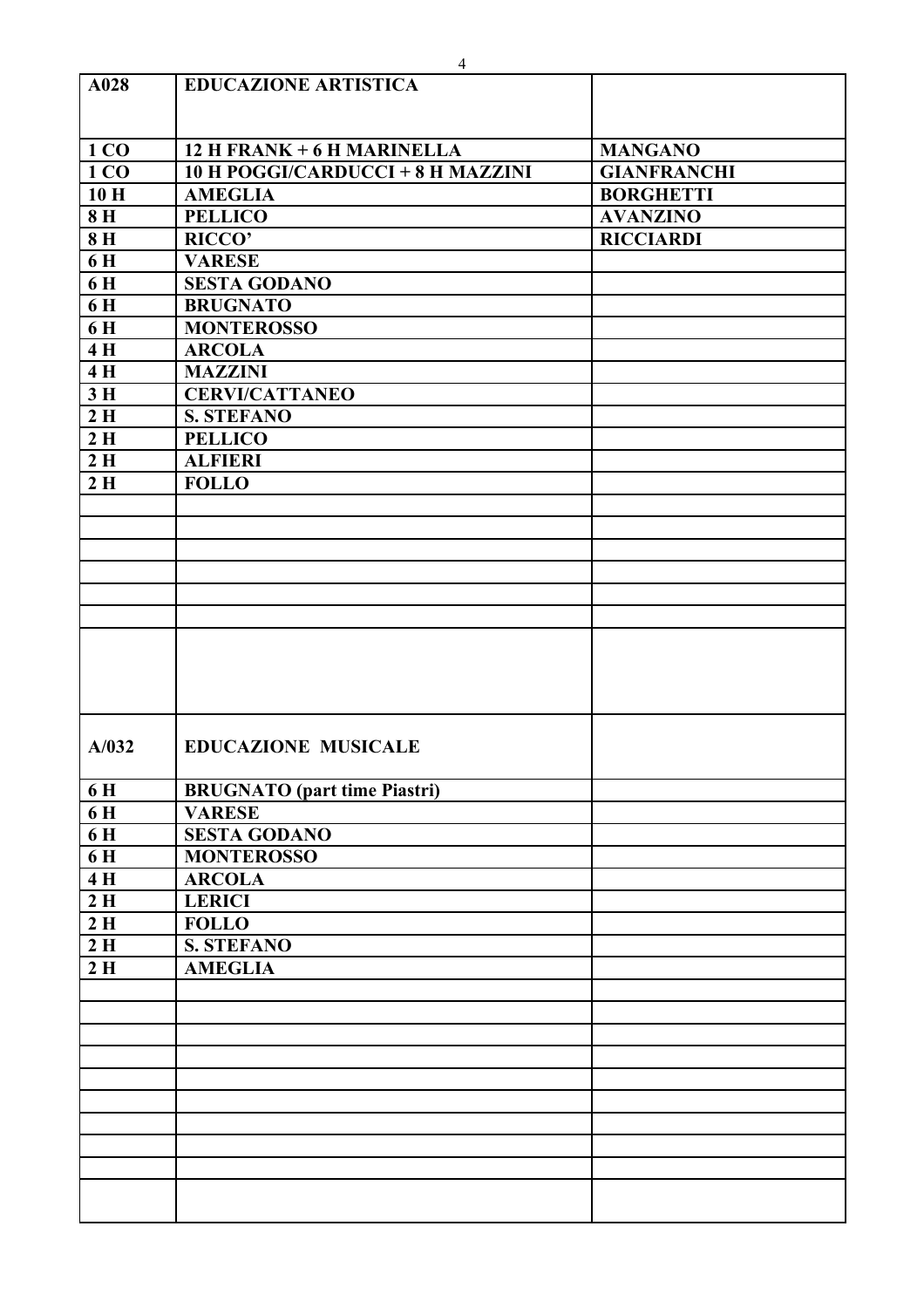| A033              | <b>EDUCAZIONE TECNICA</b>       |                      |
|-------------------|---------------------------------|----------------------|
|                   |                                 |                      |
| 1 catt            | <b>ORTONOVO</b>                 | <b>ZANELLO</b>       |
| 1 catt            | CTP 9 H ALFIERI + 9 H FONTANA   | <b>FINELLI</b>       |
| $\vert$ 1 CO      | 12 H LEVANTO + 6 H DEIVA        | <b>MAGGIOLO</b>      |
| $\vert$ 1 CO      | 14 H RICCO' + 4 H BRUGNATO      | <b>DEVOTO</b>        |
| $\vert$ 1 CO      | 10 H PELLICO + 8 H FONTANA      | <b>MARTERA</b>       |
| $\overline{1}$ CO | 12 H PORTOVENERE + 6 H RIOMAGG. | <b>GUARDAVACCARO</b> |
| 6 H               | <b>VARESE</b>                   |                      |
| <b>6H</b>         | <b>SESTA GODANO</b>             |                      |
| <b>6H</b>         | <b>MONTEROSSO</b>               |                      |
| 2H                | <b>BRUGNATO</b>                 |                      |
| 2H                | <b>S. STEFANO</b>               |                      |
| 2H                | <b>ARCOLA</b>                   |                      |
| 2H                | <b>AMEGLIA</b>                  |                      |
| 2H                | <b>FOLLO</b>                    |                      |
| 2H                | <b>ALFIERI</b>                  |                      |
|                   |                                 |                      |
|                   |                                 |                      |
|                   |                                 |                      |
|                   |                                 |                      |
|                   |                                 |                      |
|                   |                                 |                      |
|                   |                                 |                      |
|                   |                                 |                      |
|                   |                                 |                      |
|                   |                                 |                      |
|                   |                                 |                      |
|                   |                                 |                      |
|                   |                                 |                      |
|                   |                                 |                      |
|                   |                                 |                      |
|                   |                                 |                      |
|                   |                                 |                      |
|                   |                                 |                      |
|                   |                                 |                      |
|                   |                                 |                      |
|                   |                                 |                      |
|                   |                                 |                      |
|                   |                                 |                      |
|                   |                                 |                      |
|                   |                                 |                      |
|                   |                                 |                      |
|                   |                                 |                      |
|                   |                                 |                      |
|                   |                                 |                      |
|                   |                                 |                      |
|                   |                                 |                      |
|                   |                                 |                      |
|                   |                                 |                      |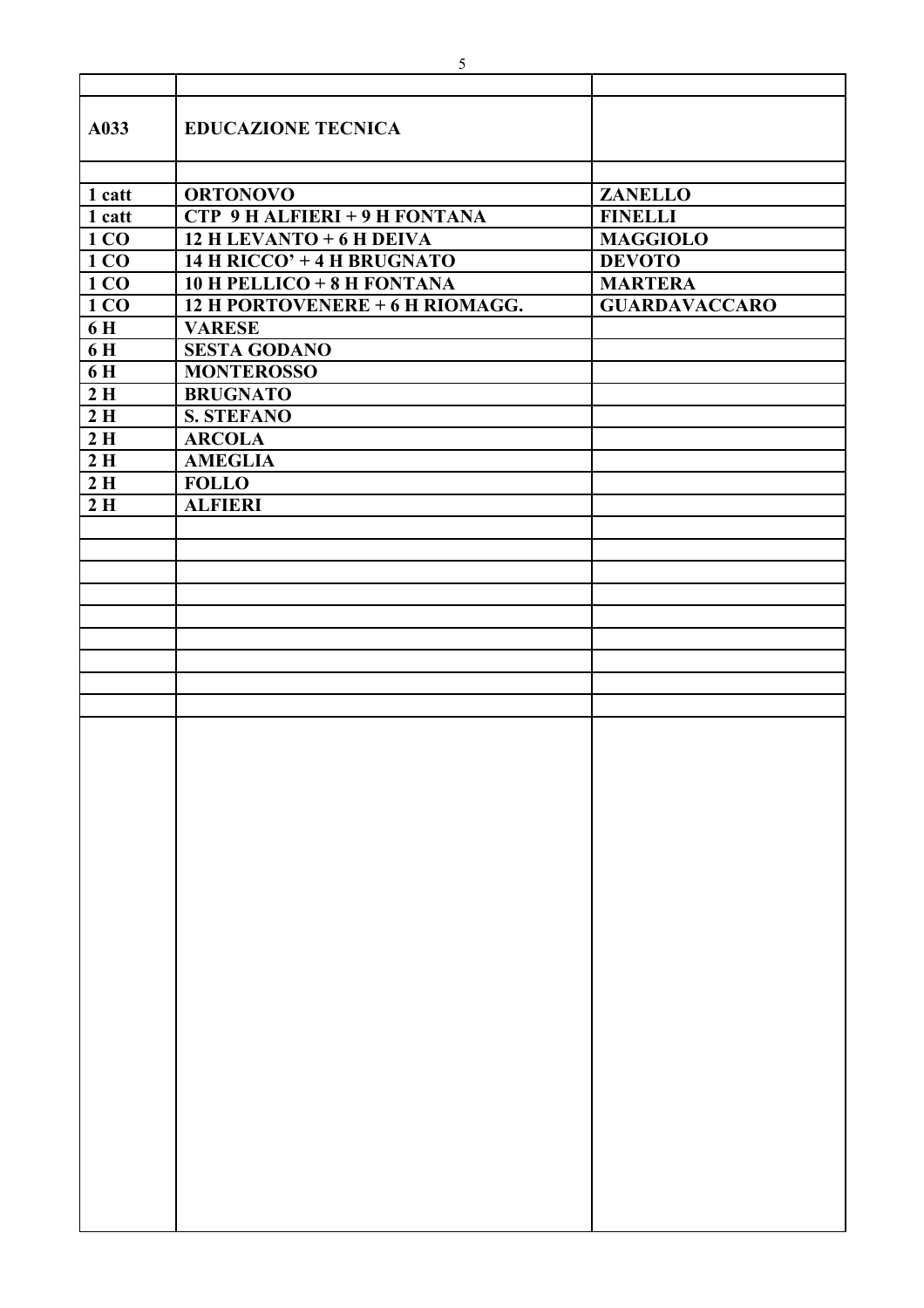|                | 6                                 |                   |
|----------------|-----------------------------------|-------------------|
| A043           | <b>ITALIANO-STORIA-EDUCAZIONE</b> |                   |
|                | <b>CIVICA - GEOGRAFIA</b>         |                   |
|                |                                   |                   |
| 1 catt         | <b>BOLANO</b>                     | <b>AMADI</b>      |
| 1 catt         | <b>PORTOVENERE</b>                | <b>CALZETTA</b>   |
| 1 catt         | <b>FOLLO</b>                      | <b>LOGLI-</b>     |
| 1 catt         | <b>FOLLO</b>                      | <b>ROSSINELLI</b> |
| 1 CO           | 15 H VEZZANO + 3 H MAZZINI        | <b>TAPONECCO</b>  |
| 10H            | <b>BOLANO</b>                     | <b>CORVI</b>      |
| 8H             | <b>FRANK</b>                      | <b>FORNI</b>      |
| 1 CO           | 9 H LERICI + 9 H ARCOLA           | <b>MILANI</b>     |
| <b>1catt</b>   | <b>ALFIERI/F. INCERTI</b>         | <b>RINALDO</b>    |
| <b>1catt</b>   | <b>ALFIERI/F. INCERTI</b>         | <b>MANNONI</b>    |
| 1 catt         | <b>MONTEROSSO</b>                 | <b>ZANELLA</b>    |
| 1 catt         | <b>CERVI/CATTANEO</b>             | <b>EMMANUELE</b>  |
| 1 catt         | <b>VARESE LIGURE</b>              | <b>PAGNI</b>      |
| 1 catt         | <b>PIAGET</b>                     | <b>PIGHINI</b>    |
| 9H             | <b>VEZZANO</b>                    | <b>POSTORINO</b>  |
| 9 <sub>H</sub> | <b>S. STEFANO</b>                 | <b>PARISI</b>     |
| 9H             | <b>SESTA GODANO</b>               | <b>QUARTA</b>     |
| 9H             | RICCO'                            | <b>POSTORINO</b>  |
| 9H             | <b>RIOMAGGIORE</b>                | <b>VARSI</b>      |
| 9H             | <b>9 H PORTOVENERE</b>            | <b>VARSI</b>      |
| 7H             | <b>PIAGET</b>                     | <b>FORNI</b>      |
| 5H             | <b>POGGI/CARDUCCI</b>             |                   |
| 4H             | <b>MONTEROSSO</b>                 |                   |
| 4H             | <b>RICCO'</b>                     |                   |
| 9H             | <b>LEVANTO</b>                    | <b>SPAGNOLO</b>   |
| 6H             | <b>FOLLO</b>                      |                   |
| 3H             | <b>VARESE</b>                     |                   |
| 3H             | <b>FRANK</b>                      | <b>FORNI</b>      |
| 2H             | <b>MAZZINI</b>                    |                   |
| 2H             | <b>CERVI</b>                      |                   |
| 1 <sub>H</sub> | <b>RIOMAGGIORE</b>                |                   |
|                |                                   |                   |
|                |                                   |                   |
|                |                                   |                   |
|                |                                   |                   |
|                |                                   |                   |
|                |                                   |                   |
|                |                                   |                   |
|                |                                   |                   |
|                |                                   |                   |
|                |                                   |                   |
|                |                                   |                   |
|                |                                   |                   |
|                |                                   |                   |
|                |                                   |                   |
|                |                                   |                   |
|                |                                   |                   |
|                |                                   |                   |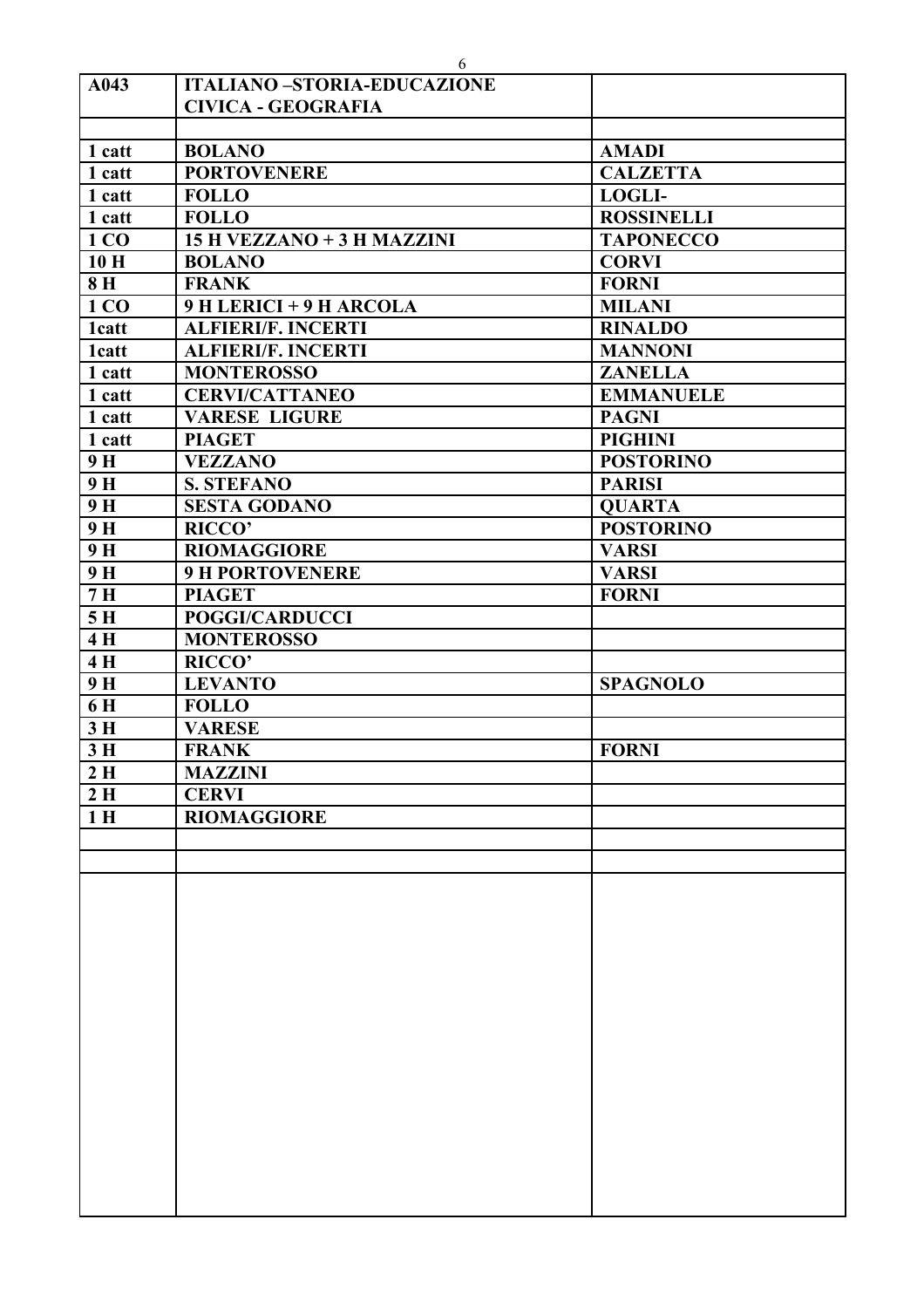|               | 7                                     |                   |
|---------------|---------------------------------------|-------------------|
| A059          | <b>SCIENZE MATEMATICHE,</b>           |                   |
|               | <b>CHIMICHE, FISICHE E NATURALI</b>   |                   |
|               |                                       |                   |
| 1 catt        | <b>BRUGNATO</b>                       | <b>MAZZONI</b>    |
| <b>1</b> catt | <b>LERICI</b>                         | <b>IESCE</b>      |
| <b>1</b> catt | <b>PIAGET</b>                         | <b>BARTOLETTI</b> |
| 1 catt        | 2 GIUGNO                              | <b>RAVETTA</b>    |
| 1 catt        | 2 GIUGNO                              | <b>DALMIANI</b>   |
| 1 catt        | <b>ALFIERI/FRATELLI INCERTI</b>       | <b>FOSELLA</b>    |
| 1 catt        | <b>CERVI/CATTANEO</b>                 | <b>CERRI</b>      |
| 1 catt        | <b>DEIVA</b>                          | <b>PUGLIARES</b>  |
| 1 catt        | <b>SESTA GODANO</b>                   | <b>SCARFI'</b>    |
| 1 CO          | 12 h ALFIERI/Fr. INCERTI + 6 h PIAGET |                   |
| 1 CO          | $12$ H AMEGLIA + 6 H CERVI            | <b>ZANELLO</b>    |
| 1 CO          | 9 H MARINELLA + 9 H LERICI            | <b>COASSIN</b>    |
| 1 CO          | 9 H VEZZANO + 9 H CERVI               | <b>GADALETA</b>   |
| 1 CO          | <b>12 H POGGI/CARDUCCI</b>            | <b>PIGHINI</b>    |
| 1 catt        | <b>FOLLO</b>                          |                   |
| 1 catt        | <b>AMEGLIA</b>                        | <b>MIONI</b>      |
| 1 CO          | 9 H SESTA GODANO + 9 H RICCO'         |                   |
| 1 CO          | 12 H FONTANA + 6 H PELLICO            | <b>BARAZZONE</b>  |
| 9H            | <b>PIAGET</b>                         |                   |
| 9H            | <b>LEVANTO</b>                        |                   |
| 6H            | <b>VARESE</b>                         |                   |
| 6H            | <b>MONTEROSSO</b>                     |                   |
| 6H            | <b>RICCO'</b>                         |                   |
| 6H            | <b>BOLANO</b>                         |                   |
|               |                                       |                   |
|               |                                       |                   |
|               |                                       |                   |
|               |                                       |                   |
|               |                                       |                   |
|               |                                       |                   |
|               |                                       |                   |
|               |                                       |                   |
|               |                                       |                   |
|               |                                       |                   |
|               |                                       |                   |
|               |                                       |                   |
|               |                                       |                   |
|               |                                       |                   |
|               |                                       |                   |
|               |                                       |                   |
|               |                                       |                   |
|               |                                       |                   |
|               |                                       |                   |
|               |                                       |                   |
|               |                                       |                   |
|               |                                       |                   |
|               |                                       |                   |
|               |                                       |                   |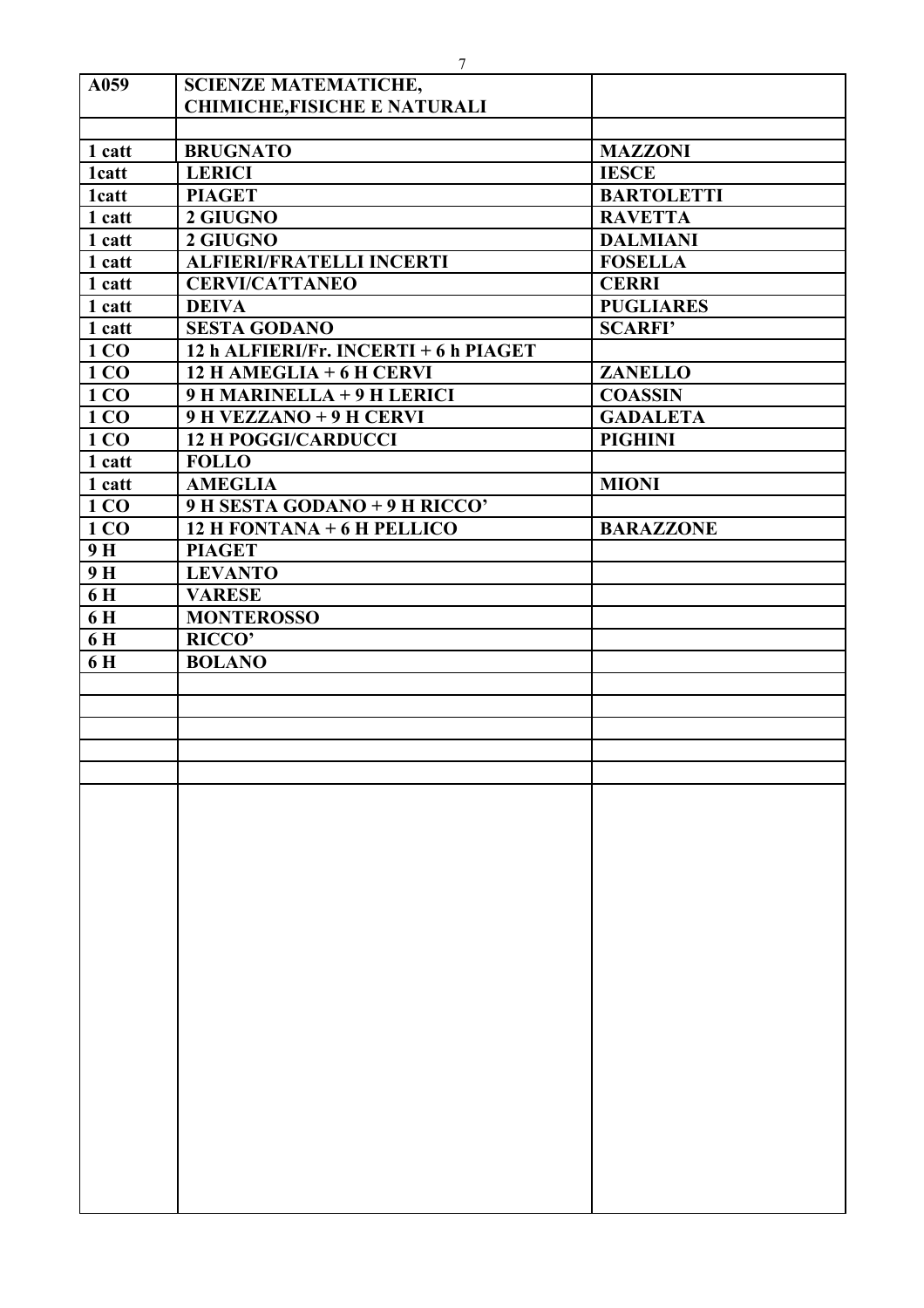| A245    | LINGUA STRANIERA (FRANCESE)       |                   |
|---------|-----------------------------------|-------------------|
|         |                                   |                   |
| 1 catt. | <b>ARCOLA/ROMITO</b>              | <b>BIAGGINI</b>   |
| 1 catt  | <b>VEZZANO</b>                    | <b>PISANI</b>     |
| 1C.O.   | 14 H CERVI/CATT + 4 H PORTOVENERE | <b>RAFFAELLI</b>  |
| 1 catt  | <b>LERICI</b>                     | <b>LIBERATORE</b> |
| 8H      | <b>MAZZINI</b>                    | <b>CALABRIA</b>   |
| 4H      | <b>FRANK</b>                      | <b>CORSI</b>      |
| 6H      | <b>LERICI</b>                     | <b>FORTUNATO</b>  |
| 12H     | <b>FONTANA</b>                    | <b>PALAMARA</b>   |
| 6H      | <b>MARINELLA</b>                  |                   |
| 12H     | <b>ALFIERI/F. INCERTI</b>         | <b>CORSI</b>      |
| 12H     | <b>FOLLO</b>                      | <b>FORTUNATO</b>  |
| 6 H     | <b>VARESE</b>                     |                   |
| 4H      | <b>ARCOLA</b>                     |                   |
| 2H      | 2 GIUGNO                          | <b>CORSI</b>      |
| 2H      | <b>S. STEFANO</b>                 |                   |
| 2H      | <b>AMEGLIA</b>                    |                   |
|         |                                   |                   |
|         |                                   |                   |
|         |                                   |                   |
|         |                                   |                   |
|         |                                   |                   |
|         |                                   |                   |
|         |                                   |                   |
|         |                                   |                   |
|         |                                   |                   |
|         |                                   |                   |
|         |                                   |                   |
|         |                                   |                   |
|         |                                   |                   |
|         |                                   |                   |
|         |                                   |                   |
|         |                                   |                   |
| A345    | LINGUA STRANIERA (INGLESE)        |                   |
|         |                                   |                   |
|         |                                   |                   |
| 1 CO    | 9 H VARESE + 9 H SESTA GODANO     | <b>GALLI</b>      |
| 1 CO    | 12 H FOLLO + $6$ H BOLANO         | <b>RENZI</b>      |
| 9H      | <b>BRUGNATO</b>                   | <b>LUCENTI</b>    |
| 6H      | <b>PELLICO</b>                    |                   |
| 3H      | <b>RICCO'</b>                     |                   |
| 3H      | <b>LEVANTO</b>                    |                   |
| 3H      | <b>AMEGLIA</b>                    |                   |
| 3H      |                                   |                   |
|         | <b>BOLANO</b>                     |                   |
| 3H      | <b>S.STEFANO</b>                  |                   |
|         |                                   |                   |
|         |                                   |                   |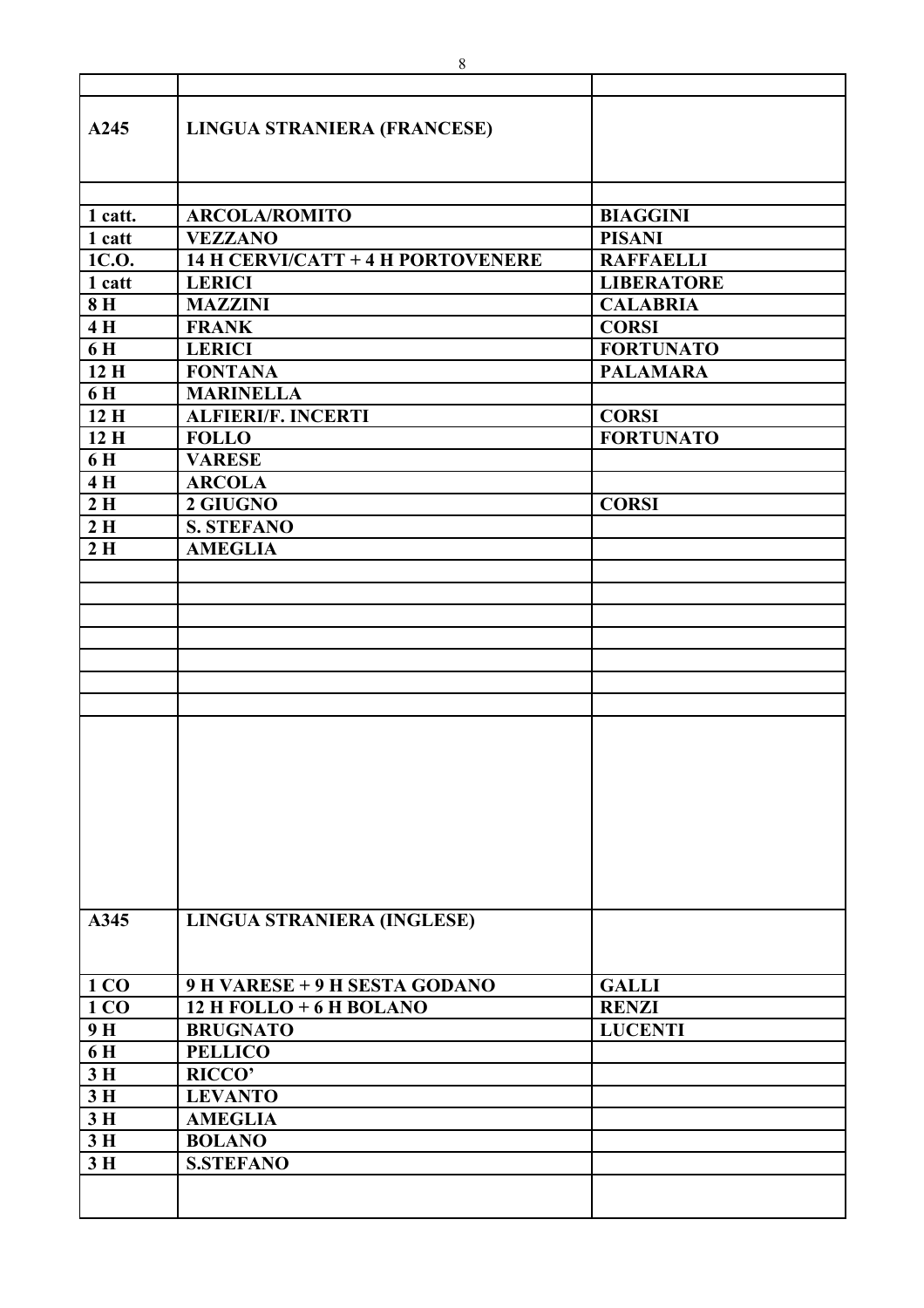| A/445  | LINGUA STRANIERA SPAGNOLO                |                 |
|--------|------------------------------------------|-----------------|
|        |                                          |                 |
| 1 catt | <b>FRANK</b>                             | <b>MOCCIA</b>   |
| 1 catt | <b>ALFIERI/FRATELLI INCERTI</b>          |                 |
| 1 catt | <b>FONTANA</b>                           | <b>RENZULLI</b> |
| 1 CO   | $16$ H PELLICO + 2 H CERVI               |                 |
| 1 CO   | 8 H 2 GIUGNO + 8 H ALFIERI/F. INC. + 2 H |                 |
|        | <b>CERVI</b>                             |                 |
| 10H    | <b>PORTOVENERE</b>                       |                 |
| 6 H    | <b>RIOMAGGIORE</b>                       |                 |
| 4H     | <b>MAZZINI</b>                           |                 |
| 2H     | <b>CERVI</b>                             |                 |
|        |                                          |                 |
|        |                                          |                 |